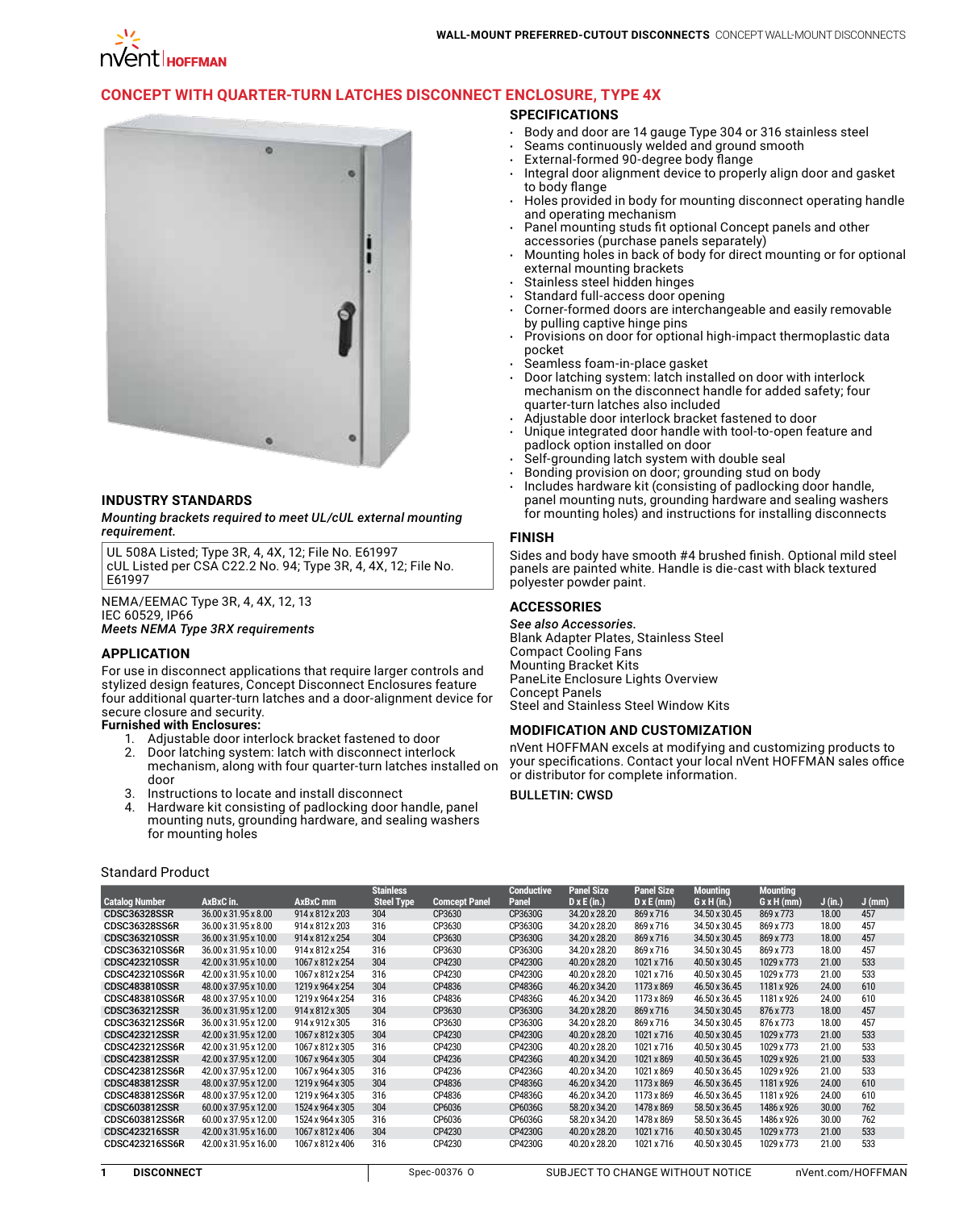

|                       |                       |                  | <b>Stainless</b>  |                      | <b>Conductive</b> | <b>Panel Size</b>  | <b>Panel Size</b> | <b>Mounting</b>    | <b>Mounting</b>   |         |          |
|-----------------------|-----------------------|------------------|-------------------|----------------------|-------------------|--------------------|-------------------|--------------------|-------------------|---------|----------|
| <b>Catalog Number</b> | AxBxC in.             | AxBxC mm         | <b>Steel Type</b> | <b>Comcept Panel</b> | Panel             | $D \times E$ (in.) | $D \times E$ (mm) | $G \times H (in.)$ | $G \times H$ (mm) | J (in.) | $J$ (mm) |
| <b>CDSC423816SSR</b>  | 42.00 x 37.95 x 16.00 | 1067 x 964 x 406 | 304               | CP4236               | CP4236G           | 40.20 x 34.20      | 1021 x 869        | 40.50 x 36.45      | 1029 x 926        | 21.00   | 533      |
| <b>CDSC423816SS6R</b> | 42.00 x 37.95 x 16.00 | 1067 x 964 x 406 | 316               | CP4236               | CP4236G           | 40.20 x 34.20      | 1021 x 869        | 40.50 x 36.45      | 1029 x 926        | 21.00   | 533      |
| CDSC483816SSR         | 48.00 x 37.95 x 16.00 | 1219 x 964 x 406 | 304               | CP4836               | CP4836G           | 46.20 x 34.20      | 1173 x 869        | 46.50 x 36.45      | 1181 x 926        | 24.00   | 610      |
| CDSC483816SS6R        | 48.00 x 37.95 x 16.00 | 1219 x 964 x 406 | 316               | CP4836               | CP4836G           | 46.20 x 34.20      | 1173 x 869        | 46.50 x 36.45      | 1181 x 926        | 24.00   | 610      |
| <b>CDSC603816SSR</b>  | 60.00 x 37.95 x 16.00 | 1524 x 964 x 406 | 304               | CP6036               | CP6036G           | 58.20 x 34.20      | 1478 x 869        | 58.50 x 36.45      | 1486 x 926        | 30.00   | 762      |
| CDSC603816SS6R        | 60.00 x 37.95 x 16.00 | 1524 x 964 x 406 | 316               | CP6036               | CP6036G           | 58.20 x 34.20      | 1478 x 869        | 58.50 x 36.45      | 1486 x 926        | 30.00   | 762      |

Enclosure doors have one latch with interlock mechanism, and four quarter-turn latches.

Purchase panels separately. Optional plated Concept panels available. Optional NEMA style and stainless steel panels require conversion kit catalog number CCPM4.

NOTE: nVent HOFFMAN cannot guarantee compatibility of disconnect configurations with third-party latching. Please work with your local nVent HOFFMAN distributor or contact nVent HOFFMAN Technical Support, 763-422-2175, TechAppSupport@nVent.com.



## **Disconnect Mounting Space**

Disconnects will occupy space on panel shown by dimensions E1, F1 and G1. Wiring space W1 is available when disconnect is installed in the enclosure.

E1 = 4.75 in. (121 mm) when  $C = 8.00$  in. (203 mm) E1 = 11.62 in. (294 mm) when C = 12.00 in. (305 mm) E1 = 11.62 in. (294 mm) when C = 16.00 in. (406 mm) W1 = Wiring Space.

*See Technical Information for wire bend space.*

Refer to *NATIONAL ELECTRICAL CODE, 2005* article 430-10(b) for wiring space required for line side conductors to be connected to disconnect.

#### **Verify your application to determine whether wiring space is adequate.**

*Consult Space Occupied by Disconnect drawing to determine whether the disconnect device you are using will fit the enclosure* 



Consult disconnect manufacturer for F1 and G1 dimensions.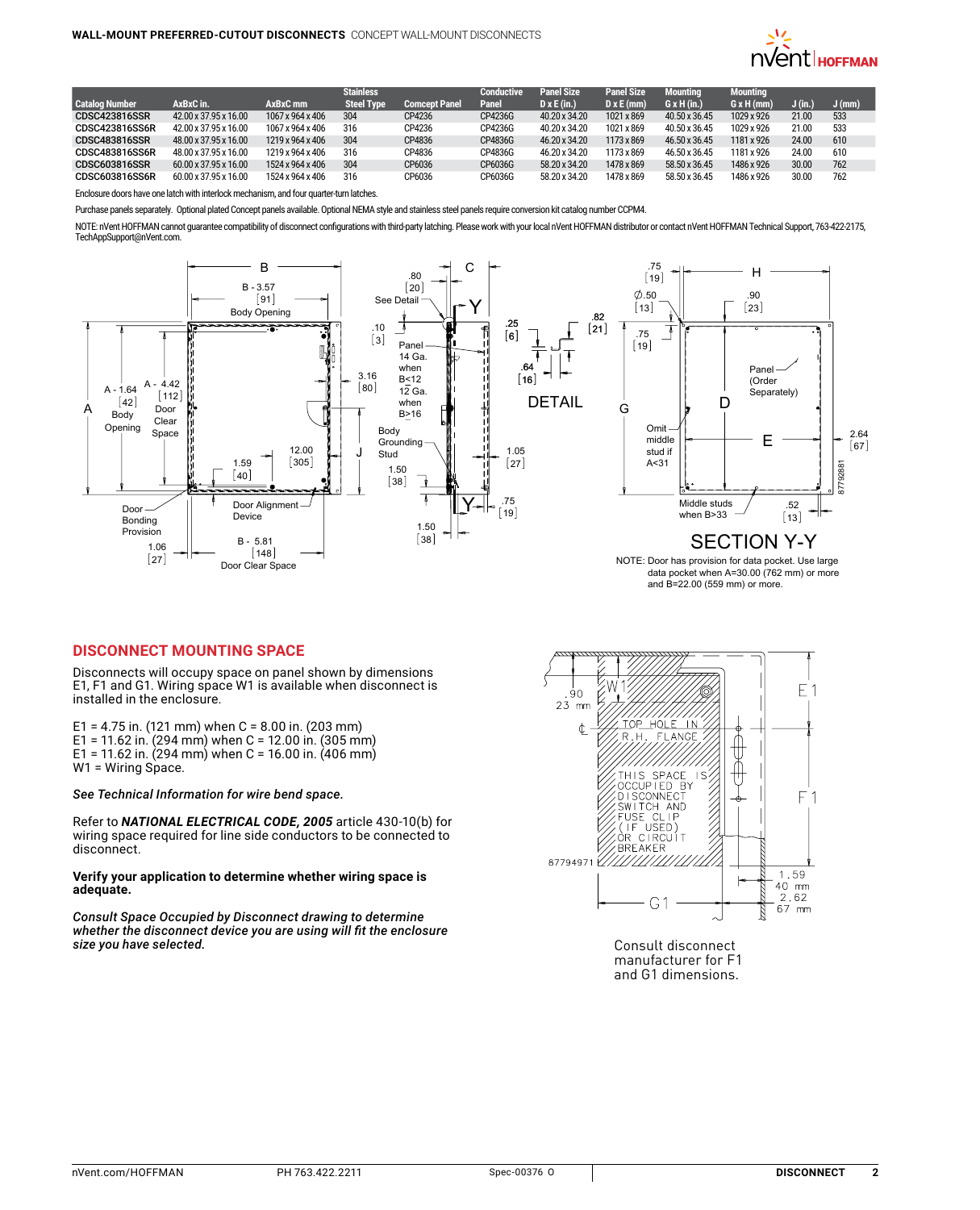

# **Preferred-Cutout Overview**



#### **APPLICATION**

Enclosures having the preferred cutout are sized for use with up to 200A disconnect switches and up to 400A circuit breakers unless otherwise specified. The preferred cutout accepts the smaller operating handle whose mounting hole centers are 4.688 in. apart. Preferred cutouts are standard in mild steel wall-mount enclosures, modular enclosures and some select large mild steel enclosures. They are also present on all standard stainless steel offerings. Mild steel operator adapter plates with brand specific preferred cutouts are available for enclosures with a rectangular universal cutout.

Preferred cutouts are designed to house the following:

#### **Allen-Bradley**

- Bulletin 1494U universal disconnect switches with flange-mount handles for either variable-depth, cable-operated mechanisms
- Bulletin 1494V disconnect switches with flange-mount variabledepth operating mechanisms and Bulletin 1494V flange-mount variable-depth operating mechanisms for circuit breakers
- Bulletin 140U flexible cable operating mechanisms for 140U molded case circuit breakers
- Bulletin 140G flexible cable and variable-depth, flange-mount, molded case circuit breakers
- Bulletin 1494C cable-operated disconnect switches with flangemount handles
- Bulletin 194RC cable-operated flange-mount handles for use with the NFPA 79 compliant 194R IEC rotary disconnect switches

*Allen-Bradley Bulletin 1494V-R1, -R2 and -W2 operating handles and Allen-Bradley Bulletin 1494F disconnect devices or Bulletin 1494D circuit breaker operators will NOT fit these enclosures.*

**ABB Controls** flange-mount variable-depth operating mechanisms for disconnect switches and circuit breakers. Also the cable version for circuit breakers.

**Eaton Cutler-Hammer** Type C361 flange-mount variable-depth operating mechanisms with disconnect switches and Type C371 flange-mount variable-depth operating mechanisms for circuit breakers.

**General Electric** Type STDA flange handles and variable-depth operating mechanisms for disconnect switches and circuit breakers. Also SPECTRAFLEX cable operators for circuit breakers.

**Siemens ITE** MAX FLEX® flange-mount variable-depth operating handles for circuit breakers.

**Schneider** Square D® Class 9422 disconnect switches with flangemount variable-depth operating mechanisms or cable mechanisms and Class 9422 flange-mount variable-depth operating mechanisms or cable mechanisms for circuit breakers.

*These enclosures will NOT accept Square D Class 9422 bracketmounted disconnect devices, Class 9422TG1 or TG2 devices.* 

#### **ORDERING**

The disconnect switch, operating handle, and operating mechanism must be ordered from disconnect equipment supplier. See Technical Information in the nVent HOFFMAN Specifier's Guide for wire bend space available when various manufacturers' disconnect switches are installed. Check the enclosure dimension drawings to verify the chosen disconnect switch will fit in the enclosure.